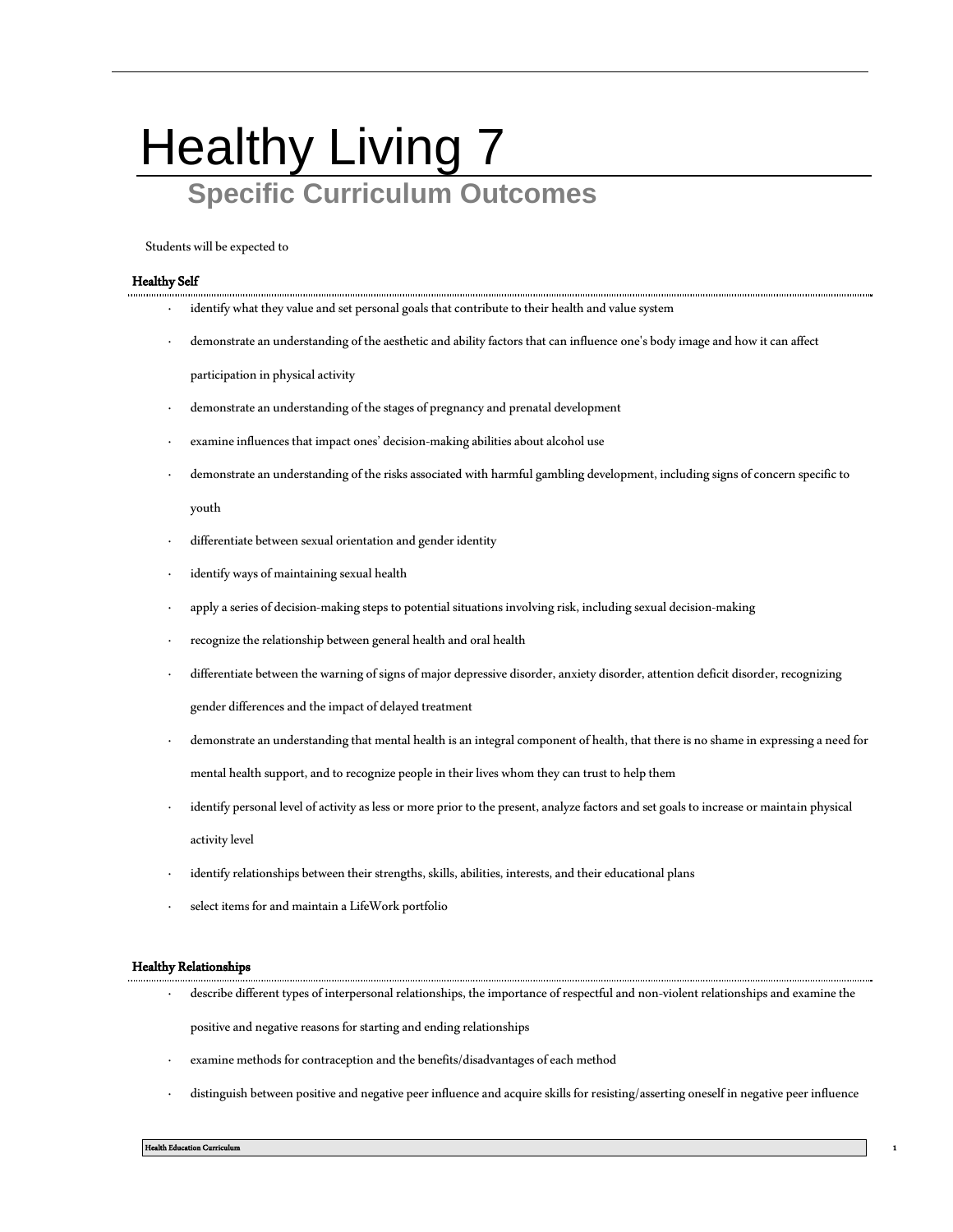## Healthy Community

- · provide leadership among peers and younger school-aged children on active transportation
- demonstrate an understanding that communities have resources that youth can access for help for a variety of health issues
- · examine personal, social, and cultural sources of influences on substance use, gambling and non-use of substances, recognizing there is a continuum of use and potential harms from substance use
- · analyze positive and negative outcomes of social networking and mobile devices
- · research injuries most common among sport and recreation and identify strategies to protect themselves and others while involved in such experiences
- · recognize the characteristics of supportive environments for healthy eating, environmental sustainability, physical activity, non use of tobacco in various places in the community
- examine opportunities for physical activity at school, home, and within their community.